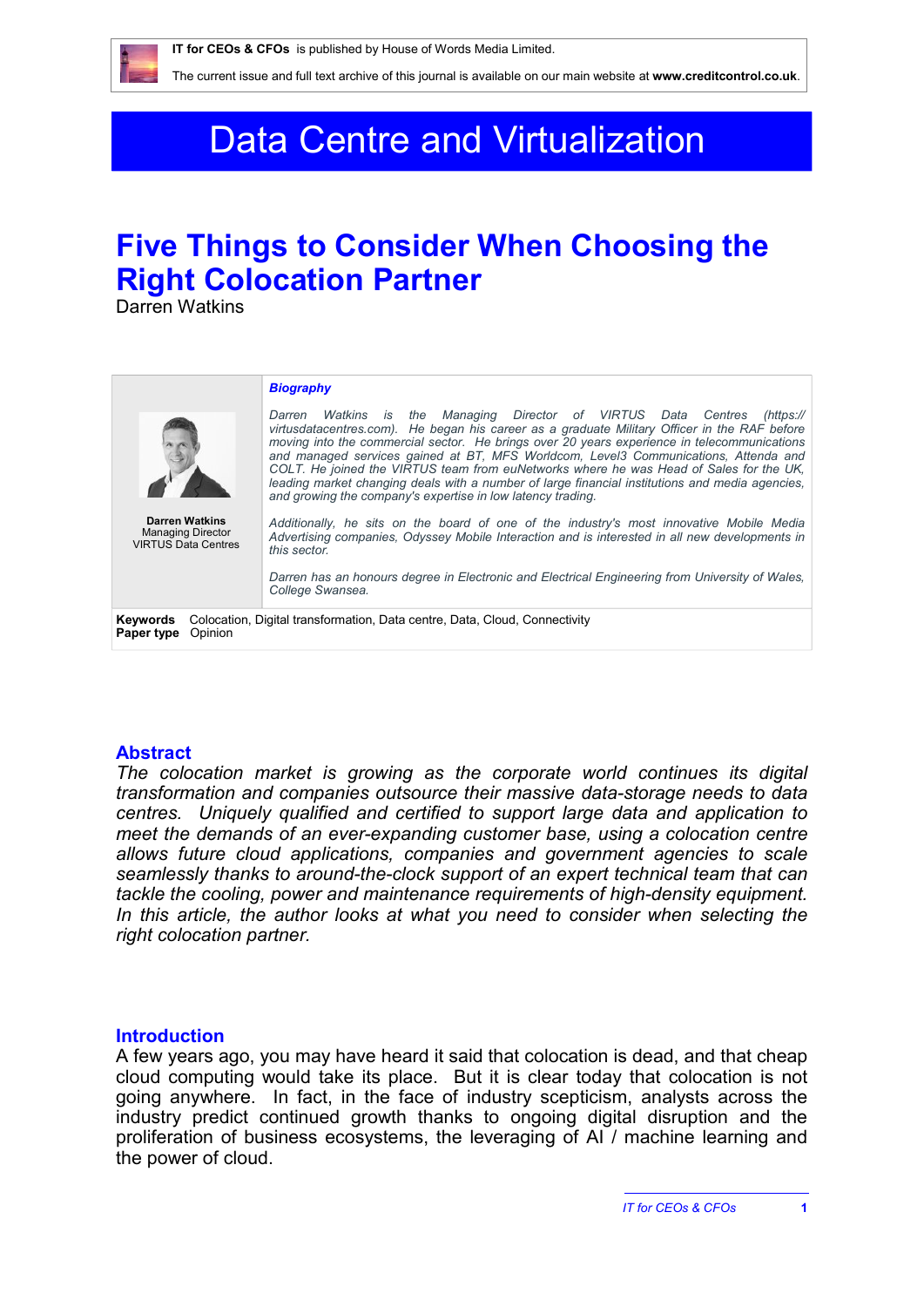

*Data Centre and Virtualization*

All of this means that the issues today's IT leaders face are almost always complex in nature. To keep pace with the speed of doing business, organizations are having to continually reinvent themselves, and consequently their supporting digital infrastructure. The result is that IT directors and CIOs have sprawling environments to manage.

This is where colocation comes into its own. It is designed to have maximum flexibility with total transparency and solves some of the most frustrating problems faced by IT departments, but without introducing new problems: it requires the same skills needed to run servers in-house but the provider takes full responsibility for the physical environment, for instance, the state of the network cables, power availability, physical security and even the level of cleanliness are somebody else's problem.

There are two scenarios where colocation becomes an attractive prospect: first, when businesses are looking to simply expand their IT estate; and secondly, when a large IT overhaul is being implemented. But before deciding which colocation facility to choose, businesses must go through a checklist to make sure the multitenant data centre suits the requirements of the business.

Here are the top five things to consider when choosing a colocation partner: location, security, connectivity, flexibility, total cost of service.

1. **Location** – Businesses today expect low-latency and reliability from colocation providers, with zero tolerance for downtime. However, the data centre does not have to be located in a city, it can be located on the outskirts which eliminates expensive city centre premiums.

Smart providers chose optimal locations combining low cost availability of ample space and power for hyper efficient data centres with low cost availability of broad and rich connectivity (fibre that today's digital businesses need). These facilities are far enough from city centres for disaster recovery purposes, but close enough to deliver application performance that local and international businesses demand.

2. **Security** – Security is one of the main reasons that some large organizations have traditionally preferred to build their own data centres. As this is often becoming financially unviable, providers must demonstrate that the security of their customers' IT infrastructure is one of their highest priorities. Both external and internal security are paramount.

Security requirements should be looked at in three key ways:

a) **Physical:** There should be at least seven layers of physical security that can be tailored for enhanced levels, as required. From perimeter fencing with intruder detection, access control, CCTV - external and internal – restricted pass code access, man and vehicle traps; data centres can guarantee the highest security needs that any industry sector needs.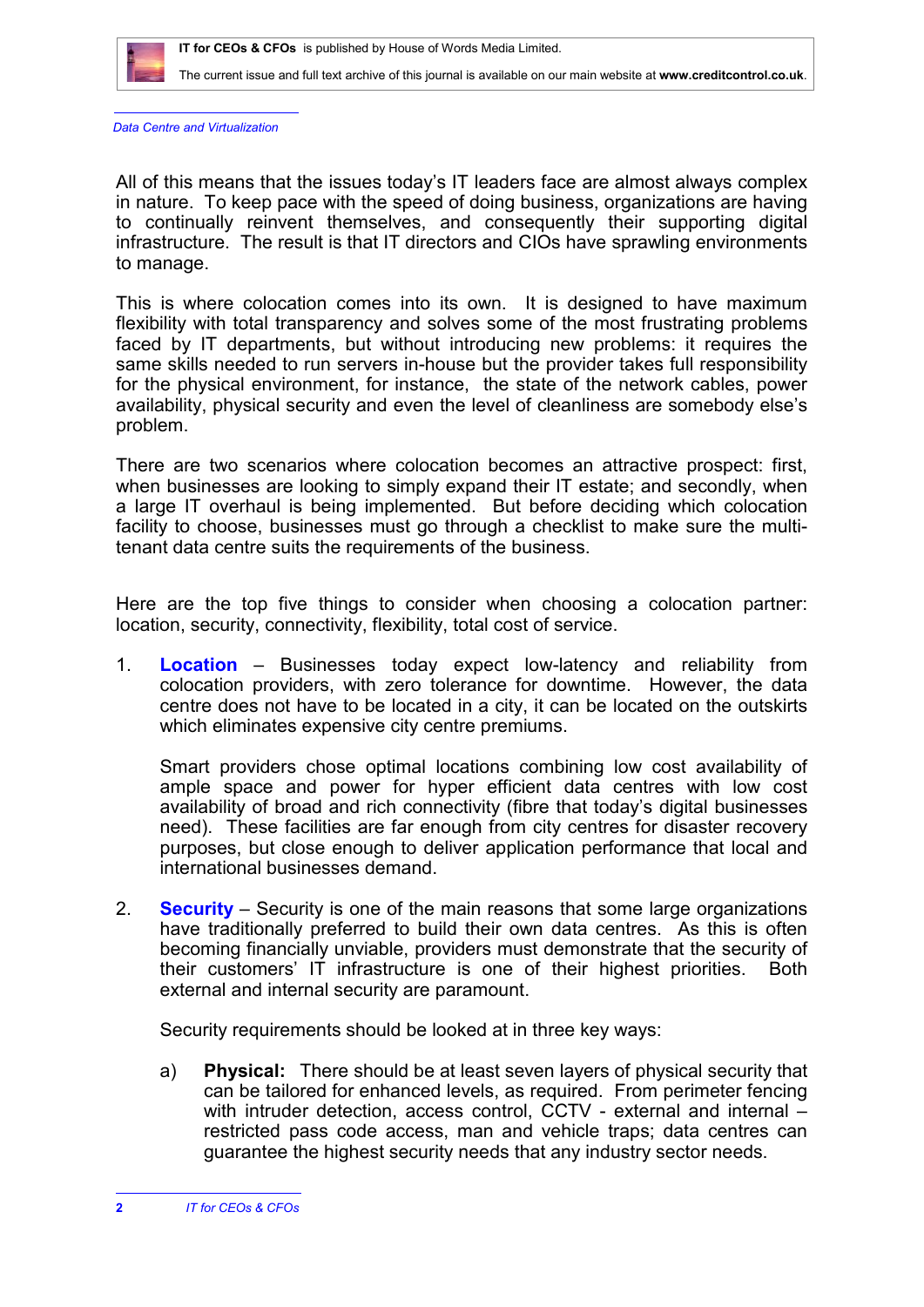

*Data Centre and Virtualization*

- b) **Process:** ISO27001:2013 certification should be in place to evidence processes and procedures and show that every aspect of security is tested regularly.
- c) **Digital:** Easy access to a choice of DDoS mitigation services should be available through an ecosystem. Providers that partner with key digital security vendors create a strong defence so businesses can deal with attacks should they materialize.
- 3. **Connectivity** Businesses use public clouds for access to huge amounts of data and massive compute capability, for on demand computing when needed, or simply for storage. But they still maintain their own private clouds as a way of processing and adding value to their own sensitive data that they collect and to handle complex computations. This is the hybrid world that is becoming the de facto standard.

Connectivity to the right carriers is critical if cloud is to work. This ensures that multiple public clouds can be accessed, which will increase performance. The term for this is "on-ramp to cloud". Companies should be aware that whilst some data centre providers can build the best high-performance computing platform, without connectivity provisioning on-ramp to other clouds, businesses won't be able to adopt a hybrid cloud strategy.

This connectivity is extremely important in a hybrid model as companies need it to reach multiple cloud providers and other enterprises, exchange traffic and connect systems, platforms and applications where necessary. Colocation providers are already designed to be connected to carriers. Those data centres that own a fully diverse fibre duct infrastructure to meet all of the fibre owner/operators make every other possible carrier or related supplier just a cross connect away, providing limitless connectivity cost effectively.

4. **Flexibility** – Overly rigid long-term data centre contracts are no longer palatable for many global cloud and digital organizations where the fast pace of business and technology can require them to change direction quickly. If enterprises and IT agility are held back by antiquated and inflexible data centre platforms or contracts that can't react quickly in line with business plans, it can lead to missed opportunities and severe IT cost inefficiencies. This is a serious concern for businesses today.

Flexible contract options provide true commercial and technical agility which benefit enterprises. Providing the ability to flex the contracted power, space and time of the service at any point allows businesses to take full advantage of the differing costs per compute as they increase or decrease IT density.

For smaller businesses, solutions such as Colo-On-Demand enable rack customers to change their contracting requirements on a day-by-day basis. Large enterprises should also be given the ability to vary their space or power density commitment up or down to match IT and business needs. By providing up to the minute, accurate information about IT usage, businesses